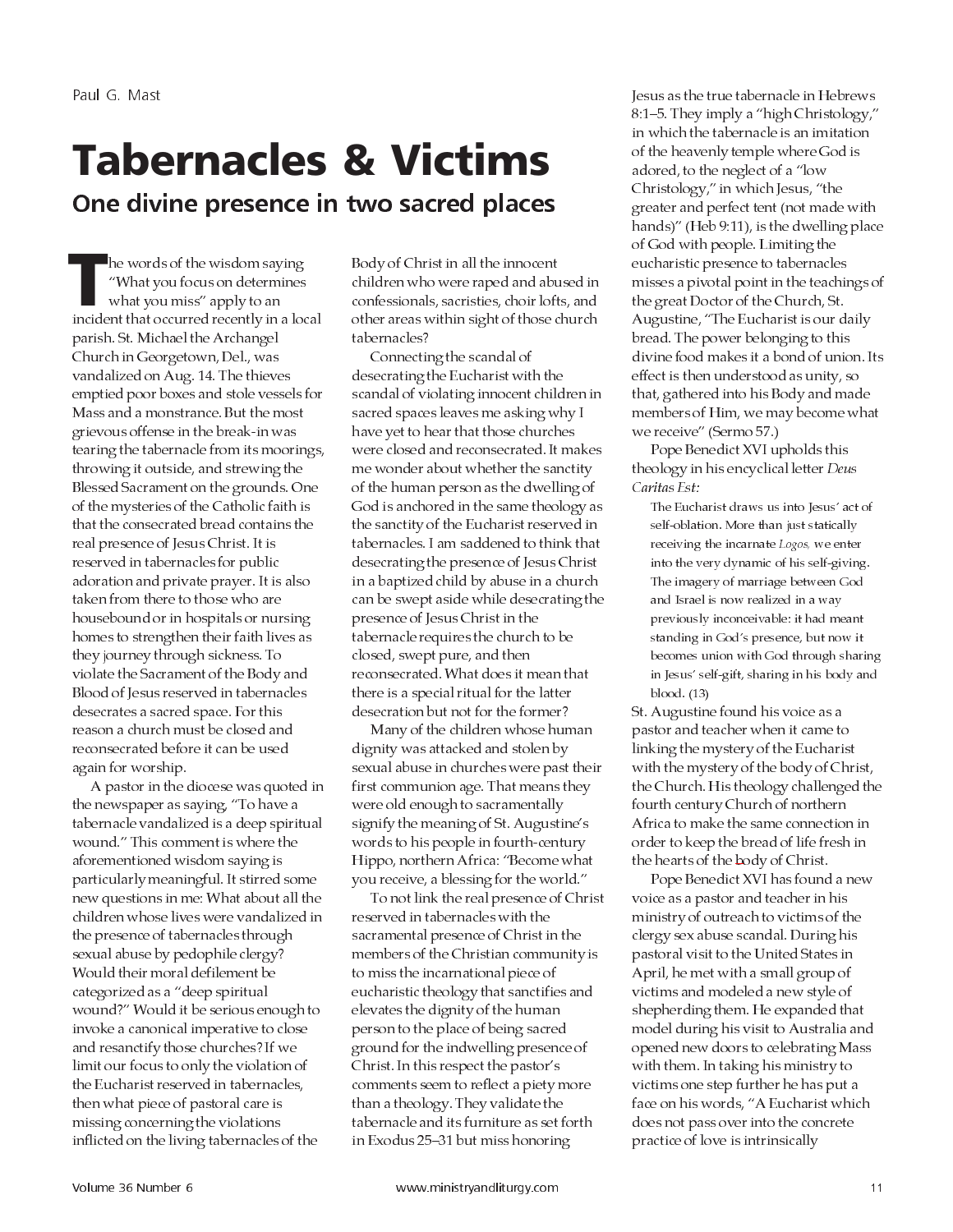fragmented" (Deus Caritas Est 14). Like St. Augustine, Pope Benedict XVI is using his office as universal pastor and his voice as a moral teacher to challenge the modern church to keep the bread of life fresh. One way to do that is to worship it as the source of love that reunites the fragmented members of the Christian community, especially the wounded and the victims of abuse who are one with "the Victim whose death has reconciled us to yourself" (Eucharistic Prayer III).

When the victims in the pews, whose lives are fragmented by defilement on the part of violent adults, are not united in love with the Victim on the altar or reserved in tabernacles, then the bread of life becomes stale. The absence of this spiritual connection devalues a "first communion day." If the focus is only on the real presence of Christ in tabernacles, then we miss respecting and reverencing the sacramental presence of Christ in those who, according to St. Augustine, "become what they receive."

y priestly life and journey have not been perfect by any means. I have made mistakes and have my share of regrets, but none of them involves the sexual abuse of children. I am thankful every day that a healthy spirituality of Eucharist was the weight that maintained a balance on the scales of life that kept me from tipping toward an addiction to this evil. Keeping that balance by feeding my spiritual life with the fresh bread of love and hope has helped me embrace my imperfections as the path to new fountains of grace and healing. Whenever I go there to replenish inner dry wells, I learn, through the scandal, to love God more deeply by giving my heart to victims. They have taught me a new way to share and speak my love openly for the hurting and fragmented people of God. In my earlier days as a priest, I did not make these connections. But hands-on experiences with victims quickly enabled me to connect those dots.

Theology is colored by experience. My experience over the past five years has been affected by the demoralizing and sad stories victims have shared with me. From these stories a theology of victimhood has emerged. It has awakened my heart to presiding at Eucharist in a way that sees the victim in everyone. It has influenced the way I use my voice in worship to affirm and not scold, to heal and not wound. It has opened my eyes to notice all the Catholics who receive the Eucharist with downcast eyes and sad faces. This causes me to wonder what their story as victim is all about. Whether they know it or not, it is written on their faces. For me there is now a connection between somber exterior features and a mournful interior life. I now work overtime wearing a smile while distributing the Body and Blood of Christ. One of my conversions through the dark nights of the scandal was to stop wearing the face of a sad, hurting priest. Such an expression made the scandal about me and my defocused need for pity. So I began wearing a healing, hopeful face. It has been contagious for some souls but not for others. If this mystery of the Eucharist is the one true Catholic thing that makes us "become what we receive," then we have much to do to convince people that what we receive is life changing and the source of eternal hope and happiness. One is hard-pressed to make that case given the sad, uninspired faces of the faithful, and the impassive, expressionless faces of many clergy defy any revelation of being the dwelling place of God.

So what can we do to promote ongoing healing and hope in the way we reconsecrate churches desecrated by child sexual abusers? How can those spiritual wounds be soothed by the balm of comfort and care? What is the role of victims still hurting in the reconsecration ritual? How can we move from legal settlements to spiritual renewal; from fragmentation to unity; from a narrow focus on the real presence of Christ-the-victim in the tabernacle to a broader focus that doesn't miss the crucified presence of Christ-the-victim in the wounded human person? How can liturgies of reconsecration of victims advance a praxis of ecclesial healing that links

tabernacles and victims to one theology of Eucharist grounded in St. Augustine's prophetic vision to "become what you receive?"

While I celebrate liturgy as a priest, I am not a liturgical theologian. As a certified spiritual director, I am a caregiver of wounded souls. My religious imagination tells me that searching for answers to these questions requires a conversation between liturgists, parish liturgical ministers, and pastors of souls - especially those souls still living with deep spiritual wounds inside.

My spiritual DNA is colored by hope. On this issue I lean on hope again for two reasons. First, that liturgical rituals designed for the purpose of reconsecrating sacred lives desecrated by sexual abuse will go a long way in healing the inner sacred space of those wounded lives. Second, that the ongoing conversation between designing liturgical services of reconsecration and translating it into pastoral practice will advance a spiritual theology that focuses on "moving through" the woundedness to healing rather than "moving on" without it. There can be no "moving on" without the kind of authentic spiritual healing that sets us free from inner wounds. That thinking is as ludicrous as a patient's believing in surviving terminal cancer without treatment. It is no less than denying the paschal dimension of the scandal that makes our spiritual wounds the sacred space where healing begins.

n 1991 I lost a dear friend who was killed in a car crash. After the funeral Mass his mother told me, "It will be easier saying good-bye to John by saying hello to you." In one simple sentence she captured the essence of the paschal mystery. It begins with "hello" at birth, moves through "good-bye" at death, and ends in "hello" in the rebirth in eternal life. This paschal rhythm of life cannot be denied when trying to heal desecrated lives caused by clergy sexual abuse any more than it is ignored when sanitizing a church desecrated by vandals. (continued on page 28)